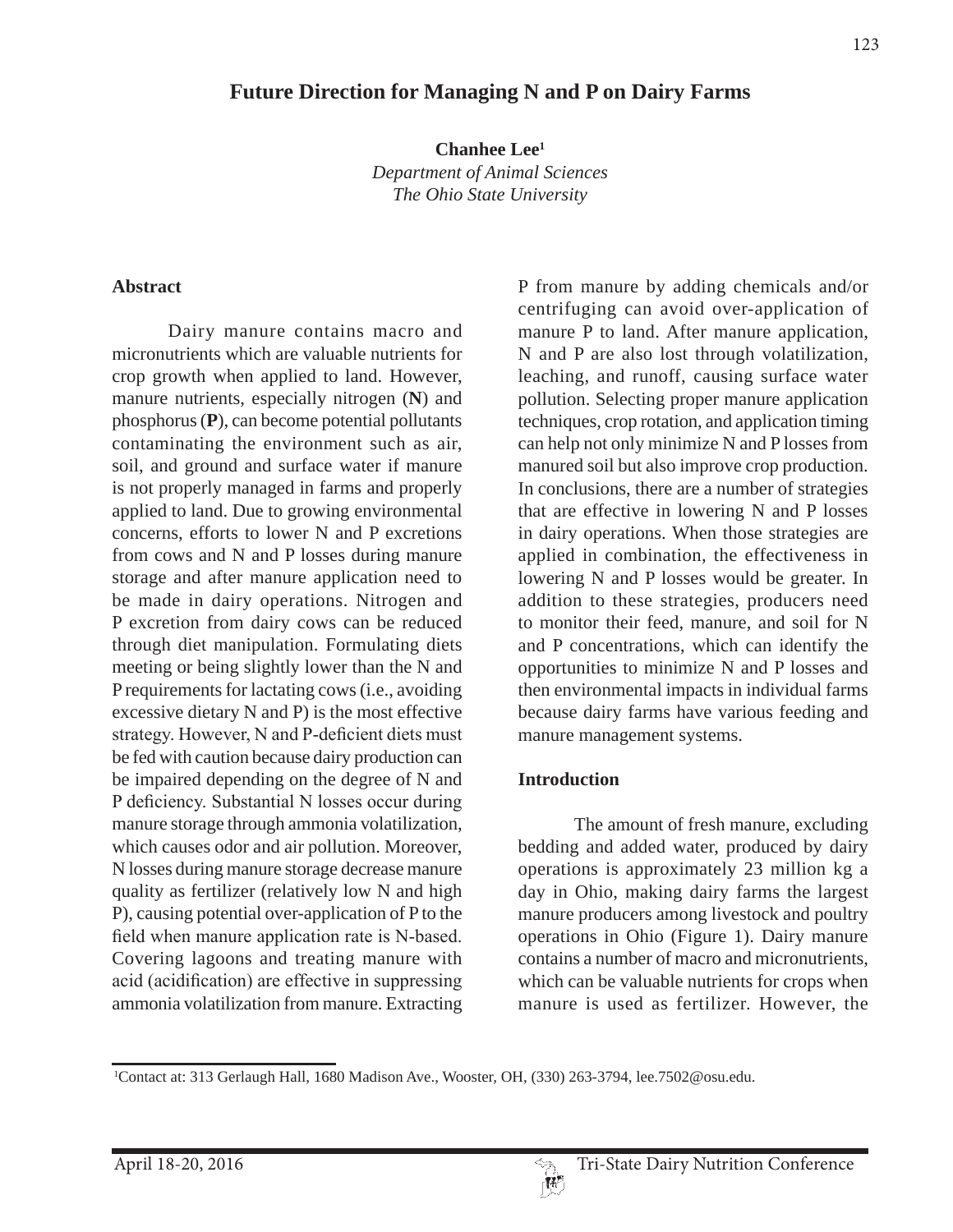nutrients, especially N and P, are also potential environmental pollutants if manure is not properly managed.

Nitrogen is one of the nutrients excreted in great amounts by dairy cows. A dairy cow producing 40 kg of milk a day excretes about 450 g of N in manure (136,000 kg N daily in Ohio). A considerable amount of N in manure is lost through ammonia volatilization, and the loss occurs on barn floors, during manure storage, and after field application. Depending on various factors (e.g., environmental conditions), the loss of N through ammonia volatilization can be 20 to 80% of total N in fresh manure (OSU Extension, 2006). Livestock animals, including dairy cows, may contribute up to 50% of total anthropogenic ammonia emitted in the US (NRC, 2003). The ammonia emitted from manure contributes to farm odor and affects air quality (US EPA, 2004). Although ammonia emitted to the atmosphere has a short life from hours to days depending on atmospheric conditions, ammonia reacts with combustion sources, such as nitric and sulfuric acids, to form fine particulate matter with a diameter  $\leq$  2.5 µm (PM2.5; ammonium nitrate and ammonium sulfate; Hristov, 2011), which impairs air visibility and directly affects human health (respiratory diseases; WHO, 2005). Livestock animals in the North Central region may contribute up to 20% of total PM2.5 in cool weather (Hristov, 2011). Nitrogen excreted in manure also directly contributes to surface and ground water pollution through N runoff and nitrate leaching after field application of manure as fertilizer. Nitrogen is also lost through nitrous oxide  $(N_2O)$  emissions during the process of fecal and soil microbial nitrification and denitrification (more  $N_2O$  is emitted from manure-amended soil due to soil nitrifiers and denitrifiers). Nitrous oxide is a powerful greenhouse gas and is 298 times stronger in global warming potential than carbon dioxide. Dairy manure may contribute 33% of total  $N_2O$ 

emitted from animal manure in the US (US EPA, 2015). Moreover, the N losses reduce manure quality as a fertilizer due to the relatively low N concentration, which can negatively affect crop yields when dairy manure is used as a sole fertilizer.

Phosphorus has received attention as a pollutant produced from agriculture since P was identified as the primary nutrient polluting surface water. A dairy cow producing 40 kg of milk excretes about 50 g of P in manure which is about 15,000 kg of P excretion daily from dairy operations in Ohio.The Ohio EPA (2010) estimated that 89% of total P loading into the west basin of Lake Erie is from non-point sources (mostly agriculture), among which animal manure contributed 27% and commercial fertilizers contributed 66% (biosolids contribute 7%). For Grand Lake St. Mary's (OH), livestock animal operations, including dairy farms are responsible for most P loading (Tetra Tech, 2010). Unlike N, manure P is not lost during manure storage at farms but is lost after field application through runoff (Ohio EPA, 2010). Over-applied manure (or manure P) on fields may be the primary source of  $P$  in field runoff. High P loading into surface water, primarily originating from agriculture, was identified as the major factor causing eutrophication and harmful algae blooms in lakes (Ohio EPA, 2010).

Therefore, nutrient management, especially of N and P, from dairy feed to manure application is needed to decrease N and P excretion from cows and to lower N and P losses during manure storage and after manure application to fields to minimize environmental impacts.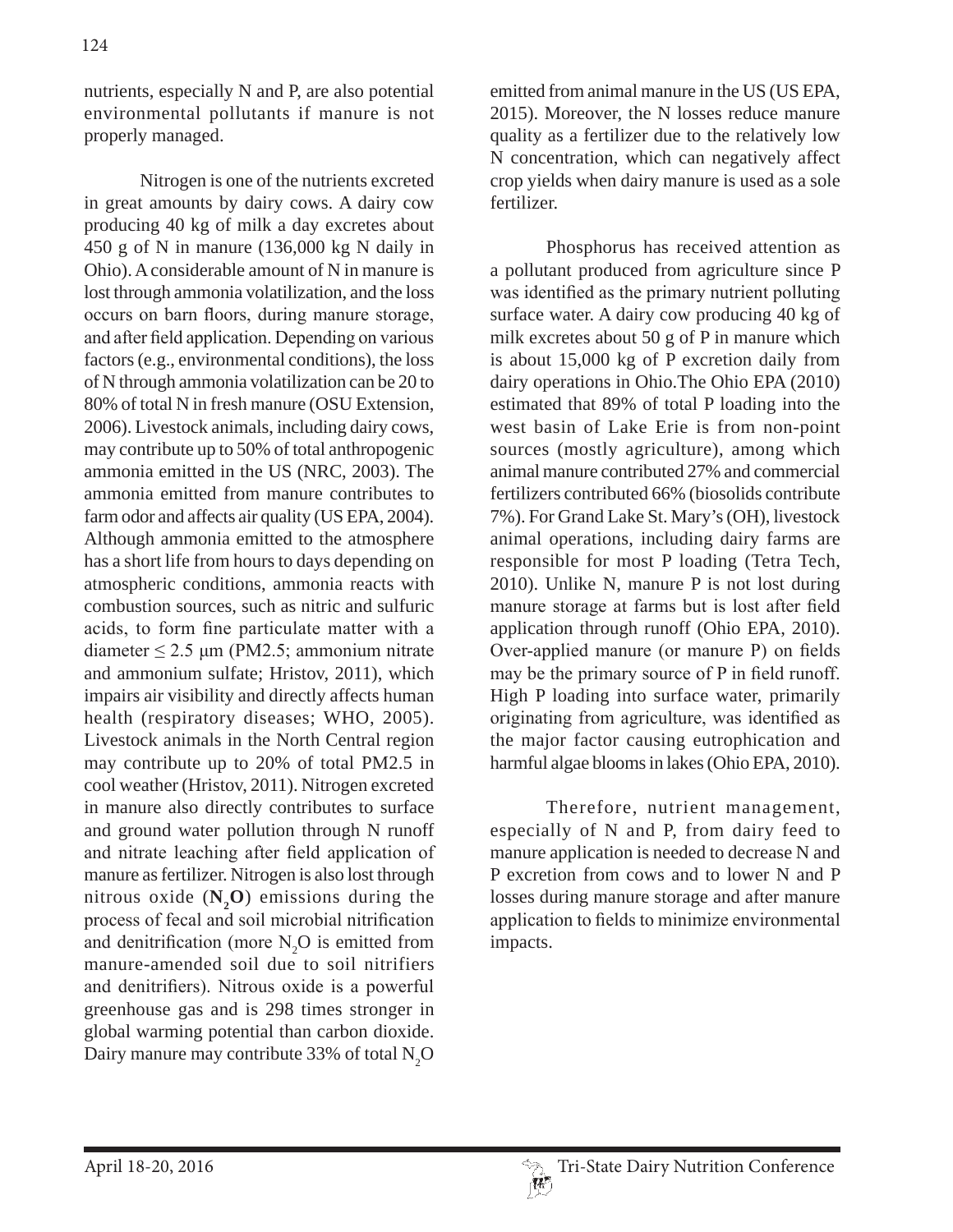#### **Dietary Manipulation to Lower N and P Excretion**

Nitrogen and P are required nutrients for dairy production and must be provided through diets to meet the requirements for maintenance and lactation. The intake and milk yield of dairy cows can be impaired if dietary N and P supplies are deficient (Lee et al.,  $2012a$ ; Puggaard et al., 2014). However, if provided in excess, excretion of N and P increases because N and P provided above the requirements are not utilized for maintenance and production in dairy cows but are excreted in urine and feces, i.e., manure (Olmos Colmenero and Broderick, 2006; Alvarez-Fuentes et al., 2016). Once N and P are excreted, these nutrients become potential environmental pollutants that can contaminate air, soil, and water if manure is not properly managed and properly applied to the field (Ohio EPA, 2010; Hristov et al., 2011). One approach for dairy operations is to use dietary manipulation to lower environmental impacts.

A number of strategies have been investigated to improve dietary N utilization, i.e., efficient N utilization to improve production and lower N excretion, such as different types of carbohydrate supplementation, synchronization of ruminal energy and protein, supplementation with ionophores, feeding secondary plant metabolites, and rumen defaunation (Sinclair et al., 2000; Ipharraguerre and Clark, 2003; Makkar, 2003; Hristov et al., 2005). However, these strategies have had minimal effects, or the results have been inconsistent. More recently, supplementary nitrate has been investigated as a feed additive, primarily to lower enteric methane emissions. Encapsulated nitrate (a slow release form of nitrate) fed to beef cattle increased dietary N utilization and decreased urinary N losses compared with supplementary urea. In non-lactating cows, Guyader et al. (2015) observed up to a 12% decrease in

urinary N excretion and numerically increased N retention (N utilization efficiency) in cows fed nitrate compared with urea. However, no effects of nitrate vs. urea on dietary N utilization and excretion in dairy cows were also reported (van Zijderveld et al., 2011).

The most powerful and consistently effective strategy among studies on improving dietary N utilization and lowering N excretion is to reduce dietary protein concentrations. Olmos Colmenero and Broderick (2006) compared diets with different dietary crude protein (**CP**) levels (13.5 to 19.4% on a DM basis) in dairy cows. In this study, production was not affected, but urinary N was significantly lowered from  $257$ to 113 g/day by lowering dietary CP levels. A number of studies have shown that reducing dietary protein concentrations has consistently decreased urinary N excretion (Recktenwald et al., 2014; Lee et al., 2015), and the decreases in urinary N excretion have significantly lowered ammonia emissions from manure during storage (a 2%-unit decrease in dietary CP decreased ammonia emissions up to 40% compared with the control; Lee et al.,  $2012b$ ). Protein deficiency in diets, however, often impairs milk yield and milk protein yield of dairy cows with depressed dry matter intake (**DMI**). A series of long-term studies indicated that deficient metabolizable protein (**MP**) supplies at about 8 to 13% below the MP requirement (NRC, 2001) decreased DMI, milk yield, and fiber digestibility (Lee et al., 2012b; Giallongo et al., 2015). In these studies, dietary CP concentrations for the low protein diets were about 14% (DM basis), and the control diets were about 16% CP (corn and alfalfa silages-, corn-, and soybean meal-based diets), which met the MP requirement. However, because NRC (2001) under-predicts milk yields when cows are fed a deficient protein diet (Lee et al., 2012b; Figure 2), a slight decrease in dietary protein level below the current requirement (i.e., 15.5 to 16.0% CP) is expected to lower urinary N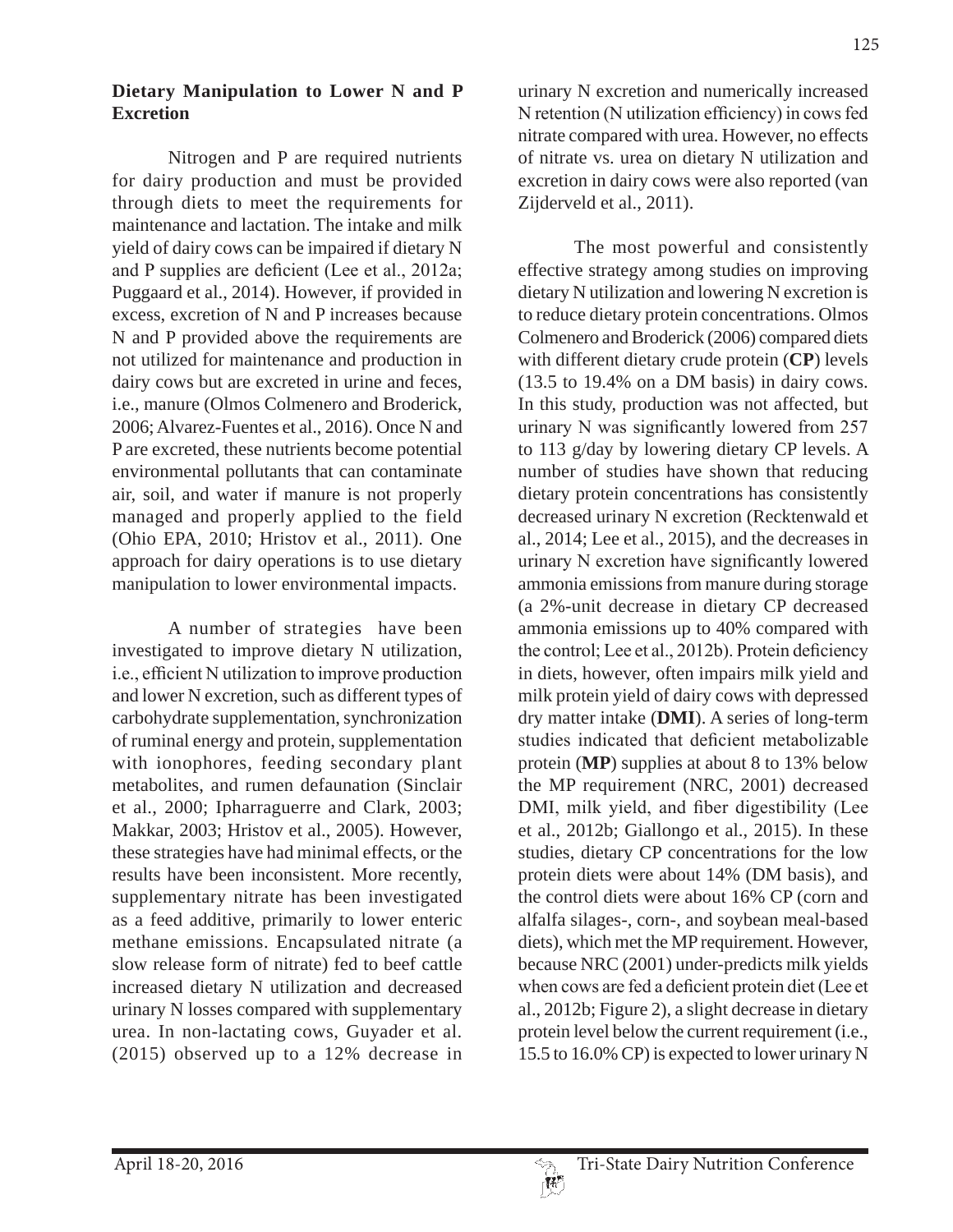excretion and ammonia emissions from manure without altering lactating performance.

Phosphorus is also an essential nutrient for lactating dairy cows. If dietary P supply does not meet the requirement for maintenance and lactation, then milk yield can decrease and health problems can occur (Puggaard et al., 2013; Grünberg, 2014). Conversely, if dietary P supply is in excess, then dietary P provided above the requirement is excreted primarily in feces (Alvarez-Fuentes et al., 2016; Figure 3). Therefore, studies have been conducted to find effective strategies to lower P excretion by manipulating diets and rumen environments. However, most strategies have not been effective or had minimal effects. For example, Jarrett et al. (2014) fed a diet with phytase to dairy cows to improve dietary phyate-P availability in the digestive tract. In the study, fecal phytate-P decreased by about 25% with feeding of phytase, but total P excretion increased with phytase supplementation (57.4 vs. 52.6 g/day;  $P = 0.02$ ). Additionally, feeding forage in different sizes was investigated to reduce fecal P excretion. The hypothesis of a study by Puggaard et al. (2013) was that feeding short sizes of forage vs. long forage to cows can lower amounts of saliva P entering the rumen by reducing rumination, which might decrease fecal P excretion because saliva P is the major P source entering the rumen. The hypothesis of another study (Jarrett et al., 2014) was that feeding longer forage can decrease rumen passage rates compared with short forage, which can decrease P excretion in feces. In both studies, short forage significantly increased fecal P excretion by 15 and 6%, respectively, compared with long forage, indicating feeding long forage might be effective in reducing fecal P excretion in dairy cows by lowering rumen passage rates.

Overall, lowering dietary P concentration is the most powerful strategy to reduce fecal P excretion (Figure 3). The next question becomes 'how much can dietary P concentration be reduced?' The requirement model for lactating cows (NRC, 2001) estimates the P requirement to be 0.32 to 0.42% in diets (DM basis; generally 0.40%). However, several studies have shown that slightly lower P concentrations in diets below the requirement did not impair lactating performance and health in long-term feeding studies (Wu et al., 2001; Ekelund et al., 2006; Puggaard et al., 2013). Among those studies, the lowest P concentration in the diets that did not affect production was 0.28% on a DM basis (corn silage-, grass silage-, sugar beet pulp-, and soybean meal-based diet; Puggaard et al., 2013). However, in the same study, a dietary P concentration at 0.26% (DM basis) severely decreased feed intake and milk yield, and feeding at the low level could not be continued in the study. Although this study concluded that 0.28% P in dietary DM was adequate for lactating cows, the study must be repeated to confirm the results with various dietary conditions (a European diet was used in this study). A dietary P concentration of about 0.30 to 0.35% (DM basis) was investigated repeatedly and no detrimental effects on DMI and lactating performance were reported (North American diets were used in those studies; Wu et al., 2001; Knowlton and Herbein, 2002; Odongo et al., 2007).

Therefore, providing dietary N and P in diets that are slightly below or that meet the requirement for lactating cows is the most effective and practical strategy (without extra costs) for producers to decrease N and P excretions from dairy cows.

### **Strategies to Lower N Losses from Manure During Storage**

Manure is stored at dairy farms for days to months with various management systems until field application. The types of manure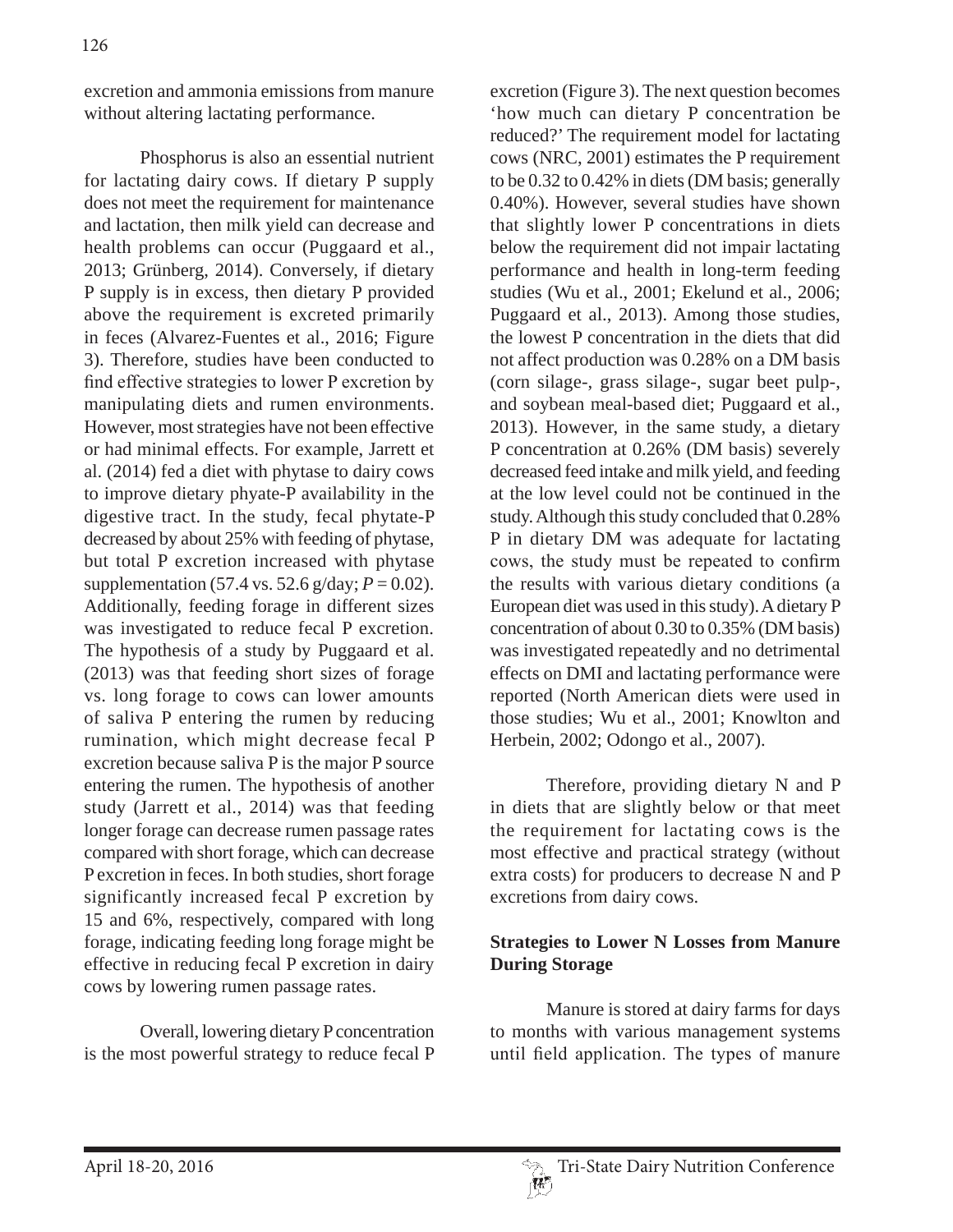can be categorized by moisture content, e.g., liquid, slurry, semi solid, and solid, and manure is handled differently depending on types of manure (OSU Extension, 2006). The widelyused manure storage system in large dairy farms is a lagoon and pond to hold liquid manure because the manure is mixed with considerable amounts of water to maintain cleanliness in the milking operation. During manure storage, changes in P concentration are negligible. However, large amounts of N are lost through ammonia volatilization during manure storage. Lee et al. (2011) reported that about 50% of total N in manure was lost through ammonia volatilization within 3 days after feces and urine were mixed in a laboratory incubation system. There are several critical reasons for reducing ammonia emissions from manure during storage: 1) to lower environmental pollutions directly caused by ammonia emitted from manure, 2) to improve manure quality as fertilizer at the time of manure application, and 3) to lower environmental impacts after field application of manure. The potential environmental pollutants resulting in odor, air quality issues, and PM2.5 formation caused by ammonia emitted from manure were addressed earlier (reason 1). The ratio of N and P required for crop growth is quite close to the ratio of N and P in fresh manure (i.e., manure balanced with N and P). Therefore, fresh dairy manure can be a good fertilizer for crops. However, considerable ammonia volatilization during manure storage can create an imbalance between N and P in manure. For example, the ratio of N and P is 7:1 in fresh manure, which changes to 2 to 4:1 at the time of manure application after storage (i.e., manure imbalanced with N and P). Because of the imbalance, dairy manure is not a good sole fertilizer at the time of field application (reason 2). With the imbalanced manure, if manure application is P-based, N provided to crops is less than the requirement, which may affect crop yields. If manure application is N-based,

127

excessive P will be applied to the field, which increases the risk of surface water pollution through P runoff (e.g., eutrophication, harmful algae blooms; reason 3). Therefore, lowering ammonia emissions from manure during storage in dairy operations is critical.

Various strategies have been investigated for decades, and the strategies that have been most effective at mitigating ammonia emissions during manure storage are discussed here. Covering lagoons with impermeable or permeable materials can lower ammonia volatilization up to 20 to 100% compared with manure in uncovered lagoons (Ndegwa et al., 2008). As a result, manure from covered lagoons is expected to be 3 to 4 times greater in N concentration at the time of application compared with manure from lagoons without covering. Another effective strategy is manure acidification. Ammonia volatilization is highly dependent on manure pH, i.e., ammonia formation  $(NH_3$  from  $NH4^+$ ); volatilization is inhibited at low pH (Hristov et al., 2011). In a series of studies, acidification of cattle manure with sulfuric acids considerably lowered ammonia emissions up to 90% during manure storage and up to  $67\%$  after field application (Sorensen and Eriksen, 2009; Petersen et al., 2012). The reduction in ammonia emissions during storage resulted in increased manure quality (i.e., readily available N in manure was increased up to 75% with manure acidification; Kai et al., 2008). Moreover, acidified manure may produce up to 70% less methane compared with untreated manure (Petersen et al., 2012). Currently, manure acidification systems in animal operations are commercially available to producers in Denmark. However, potential work hazards with handling strong acids for manure acidification must be addressed

Extracting P from manure during storage is another potential strategy to decrease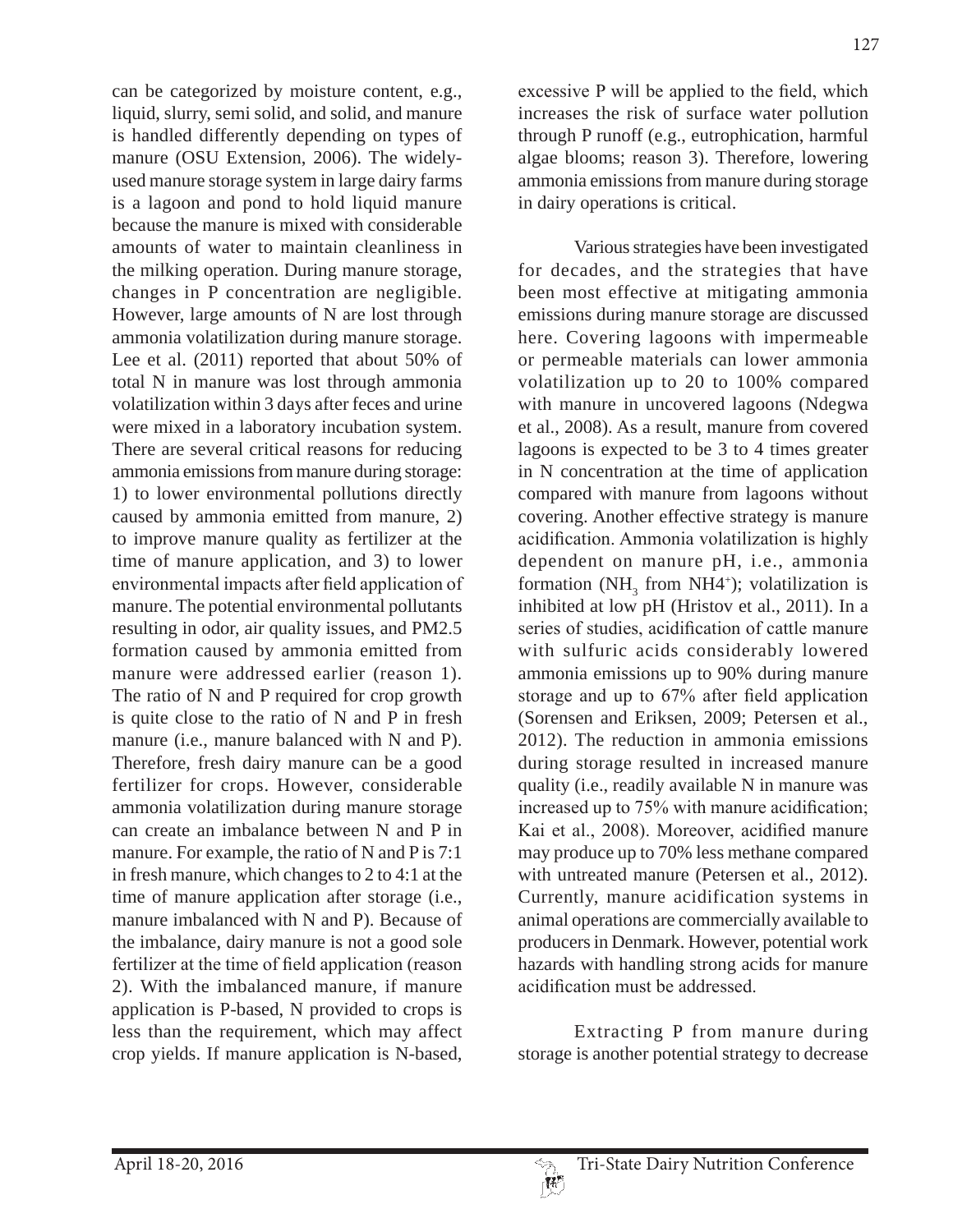environmental impacts. Although this strategy may not affect ammonia volatilization during manure storage (yet to be studied), it could help lower environmental impacts when manure is applied to the field. As described earlier, imbalanced manure is created after manure storage due to considerable ammonia volatilization. Therefore, extracting P from manure will help keep it more balanced in N and P. Phosphorus in manure can be removed through physical, chemical, or thermochemical processes. Because most P is excreted in feces, a physical separation of solid from liquid can extract P from manure. The liquid-solid separation, however, requires specific separation equipment (e.g., screening, centrifuging) for effective particle separation from liquid (Azuara et al., 2013): just gravitational separation was not successful to separate tiny particles from liquid, e.g., 95% of the manure P remains in manure effluent (Powers et al., 1995). Phosphorus-binding chemicals to crystallize and precipitate manure P have been widely investigated, with reports that ferric, calcium, magnesium, and aluminum compounds are effective as P-crystallizing agents (Barrow et al., 1997; Sherman et al., 2000; Cabeza et al., 2011; Antonini et al., 2012). More recently, Azuara et al. (2013) used a pyrolysis process to extract P from manure solid  $(250 \text{ to } 600 \mu\text{m})$  in diameter) after liquid-solid separation. As a result, 90% of total manure P was recovered mostly as a form of ortho-phosphate, and the study reported that the pyrolysis process was cost-effective for swine manure. The P compounds extracted from manure also have been tested as a P fertilizer. In one study, the P extract was as effective as commercial P fertilizers for crop production (Achat et al., 2014). Recently, a large centrifuge was installed at one dairy farm in Ohio to test P removal from manure (Figure 4). The centrifuge precipitated particles and formed a P-rich solid, where the P extraction efficiency after centrifugation was 57% of total P in the

manure. The advantage of the centrifuge system is that manure liquid after centrifugation is well balanced with N and P, and the P-rich solid can be transported greater distances at a lower cost. The owner's goal is to remove more than 80% of the P in manure with centrifugation and by adding various P-binding polymers.

Generally, the strategies to lower environmental impacts during manure storage have been pretty effective as demonstrated above. However, the strategies that can decrease ammonia emissions during manure storage may have potential risks of greater ammonia volatilization from the manure after field application, which has not been well investigated. In addition, these strategies usually require extra costs to implement and maintain the systems. Therefore, changing management systems may not be a preferable strategy, especially for medium and small dairy farms.

# **N and P Losses After Field Application of Manure**

The major purpose of fertilization is to increase crop dry matter production and the yield of the harvested parts of crops. Nutrient supply from manure and commercial fertilizers affects not only the size (quantity) but also the nutrient composition (quality) of crops (Heeb et al., 2006). Although crops require various macro and micro nutrients for growth, N and P (with potassium) are usually the most limiting factors in crop production. As indicated previously, however, nutrient supply applied in excess to land potentially increases the risks for environmental pollution. Therefore, fertilization with manure requires careful consideration from both economic and environmental viewpoints.

The sources of N and P required for crop growth are primarily provided from soil organic matter and fertilizer (manure and/or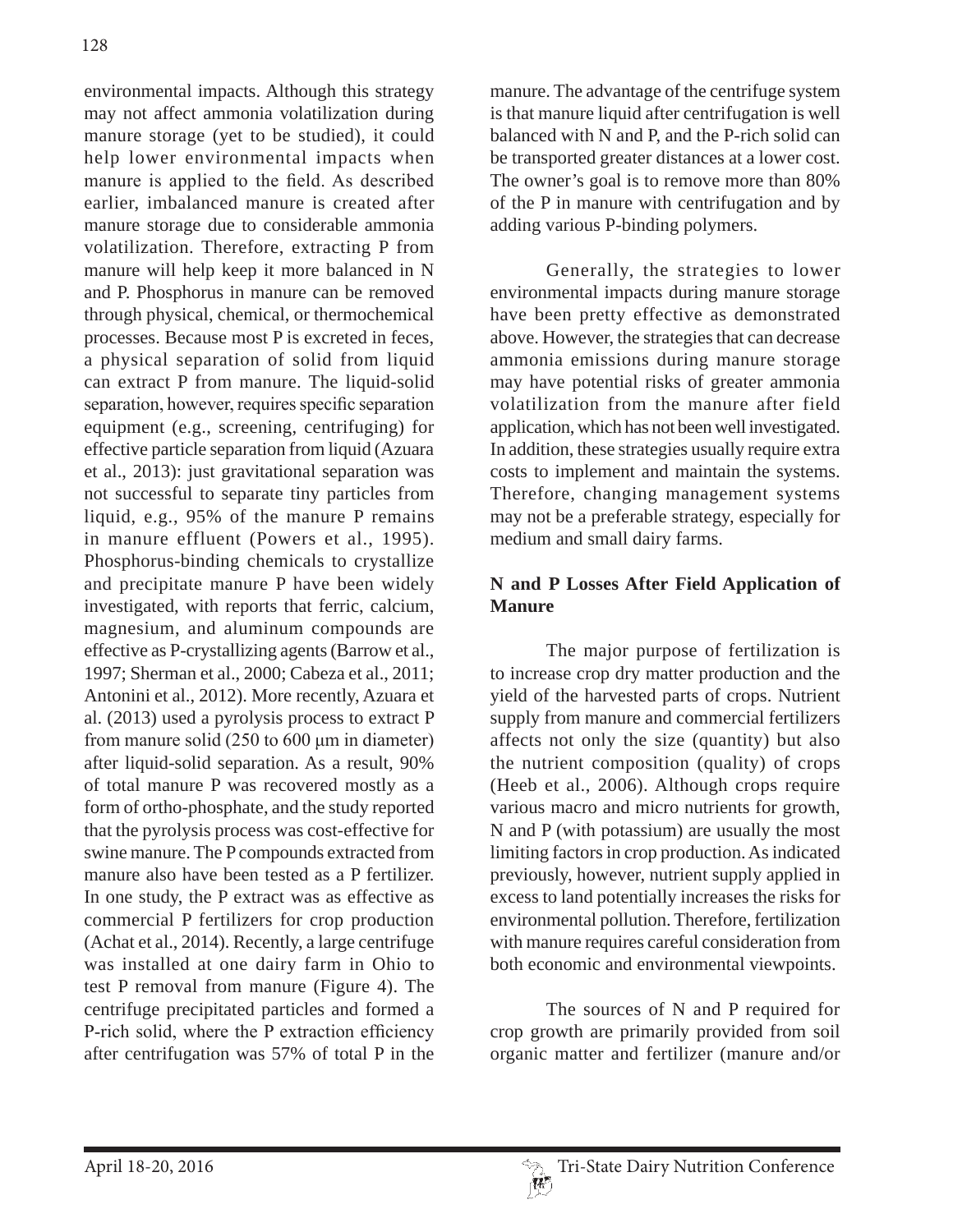commercial fertilizer). The application rates of nutrients for various crops have been established (MSU Extension, 1995). Therefore, knowing nutrient concentrations in soil and manure is key to appropriate nutrient application to land for maximizing crop yields and minimizing nutrient losses. Producers who do not know the nutrient concentrations in their manure and soil may refer to a guideline available that helps estimate their nutrient concentrations in manure at the time of application (e.g., OSU Extension, 2006). However, the estimated nutrient concentrations (especially N) in guidelines are quite variable. For example, N losses from holding ponds and lagoons were estimated to be 20 to 40% and 70 to 85%, respectively, of total manure N (OSU Extension, 2006). Nitrogen losses from manure are variable depending on factors like surface area, storage length, temperature, and wind (Hristov et al., 2011). Because individual dairy farms are affected by different factors, more studies are needed to examine N losses under various practical conditions to more accurately estimating manure N and P at the time of application. The most efficient strategy is probably to establish a nutrient management plan for individual dairy farms according to their own manure management systems and environmental factors.

Although producers may know the nutrient concentrations in their soil and manure at the time of manure application by lab tests, dairy manure is usually not an ideal sole fertilizer for crops because of its imbalance of nutrients. As described earlier, the imbalance in manure primarily occurs by considerable N losses through ammonia volatilization during manure storage. Therefore, if manure is not managed to decrease ammonia volatilization during storage, such as with acidification and covering lagoons (which is not the case for most farms in the US), addition of a commercial N fertilizer with dairy manure is required at the time of application.

Otherwise, dairy manure may limit crop yields when application is P-based (N deficiency) or may increase environmental impacts when application is N-based (over-application of P). However, because adding a commercial N fertilizer to manure requires extra costs to producers, it may not be a favorable strategy in practice. Moreover, manure and soil tests must be conducted to determine the amount of a commercial N fertilizer to be added to the manure.

There are various strategies that can lower N and P losses after manure application to the field. Manure application techniques, rotational cropping, and application timing can significantly affect N and P losses from the field. For example, manure injection into soil significantly lowered ammonia and nitrous oxide emissions from manure compared with surface application (Montes et al., 2013) and N and P losses from runoff (Daverede et al., 2004; Laboski et al., 2013). Crop rotation, e.g., corn and soybean, requires less N addition than consecutive corn cropping because of atmospheric N fixation by legumes, which can be a good strategy for efficient use of an imbalanced manure (relatively low N and high P), such as dairy manure (OSU Extension, 2006). Moreover, manure surface application in winter on frozen ground or snow always needs to be avoided due to considerable losses of N and P through runoff via rainfall and snow melting (Srinivasan et al., 2006). These strategies are not new but are still effective in practice at reducing N and P losses after field application. Therefore, adopting these strategies in combination can significantly lower ammonia volatilization and P losses through runoff from manure-amended soil.

### **Conclusions**

Individual dairy farms have different nutrient feeding and manure management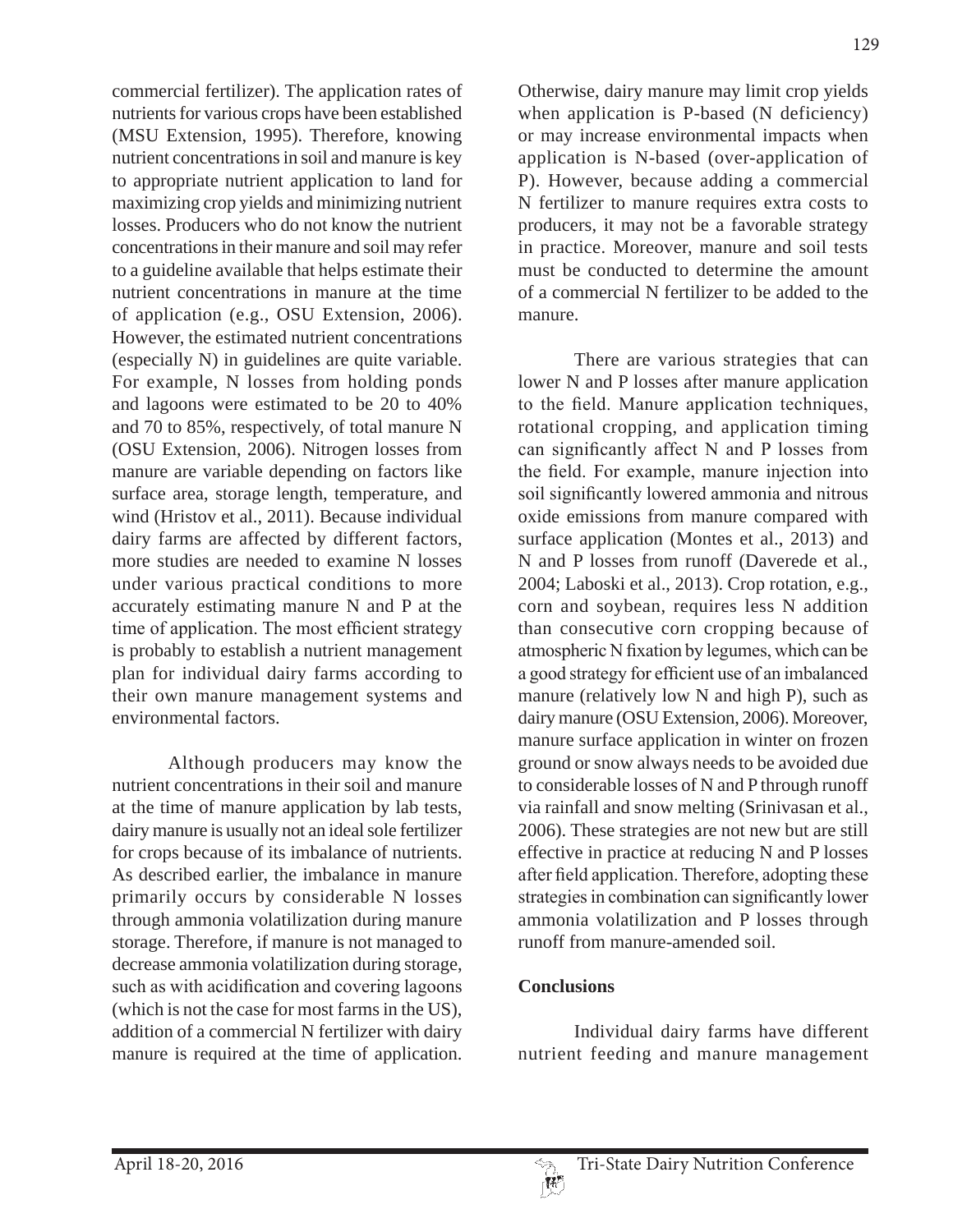systems depending on size of farm (e.g., herd size) and land for crops. Because herd size is usually maintained at each dairy farm, the amount of manure produced and stored at individual farms does not vary. If feed composition in herd diets is consistent, the amounts of N and P excreted by cows and the N and P concentrations in manure at the time of field application will not vastly vary at individual farms. In addition, nutrient build-up on land is also easily monitored by a soil test before manure application (e.g., once a year). Therefore, it is not difficult for producers to monitor nutrient production, losses, and utilization in their dairy operation systems. Knowing nutrient flows (from feeds to manure as fertilizer) in individual farms will help identify opportunities to improve dairy and crop production and to lower environmental impacts. Formulating dietary protein (i.e., N) and P in dairy diets to meet or be slightly below the requirements is the most important and effective strategy to lower environmental impacts by reducing N and P excretion. After lowering N and P excretion from cows, the key strategy to lowering environmental impacts and maintaining manure quality as a fertilizer is to minimize ammonia volatilization during manure storage. Because individual farms are under different factors affecting N losses during manure storage, a common nutrient management plan across all dairy farms is not ideal. Therefore, establishing a nutrient monitoring plan for individual farms (e.g., N and P excretion, N losses during manure storage, and N and P concentrations at the time of application) is important for appropriate nutrient management.

# **References**

Achat, D.L., M. Sperandio, M.L. Daumer, A.C. Santellani, L. Prud'Homme, M. Akhtar, and C. Morel. 2014. Plant-availability of phosphorus recycled from pig manures and dairy effluents as assessed by isotopic labeling techniques. Geoderma 232:24-33.

Alvarez-Fuentes, G., J.A. Appuhamy, and E. Kebreab. 2016. Prediction of phosphorus output in manure and milk by lactating dairy cows. J. Dairy Sci. 99:771-782.

Antonini, S., M.A. Arias, T. Eichert, and J. Clemens. 2012. Greenhouse evaluation and environmental impact assessment of different urine-derived struvite fertilizers as phosphorus sources for plants. Chemosphere 89:1202-1210.

Azuara, M., S.R.A. Kersten, and A.M.J. Kootstra. 2013. Recycling phosphorus by fast pyrolysis of pig manure: Concentration and extraction of phosphorus combined with formation of value-added pyrolysis products. Biomass. Bioenerg. 49:171-180.

Barrow, J.T., H.H. Van Horn, D.L. Anderson, and R.A. Nordstedt. 1997. Effects of Fe and Ca additions to dairy wastewaters on solids and nutrient removal by sedimentation. Appl. Eng. Agric. 13:259-267.

Cabeza, R., B. Steingrobe, W. Romer, and N. Claassen. 2011. Effectiveness of recycled P products as P fertilizers, as evaluated in pot experiments. Nutr. Cycl. Agroecosys. 91:173- 184.

Daverede, I.C., A.N. Kravchenko, R.G. Hoeft, E.D. Nafziger, D.G. Bullock, J.J. Warren, and L.C. Gonzini. 2004. Phosphorus runoff from incorporated and surface-applied liquid swine manure and phosphorus fertilizer. J. Environ. Qual. 33:1535-1544.

Ekelund, A., R. Spörndly, and K. Holtenius. 2006. Influence of low phosphorus intake during early lactation on apparent digestibility of phosphorus and bone metabolism in dairy cows. Livest. Sci. 99:227-236.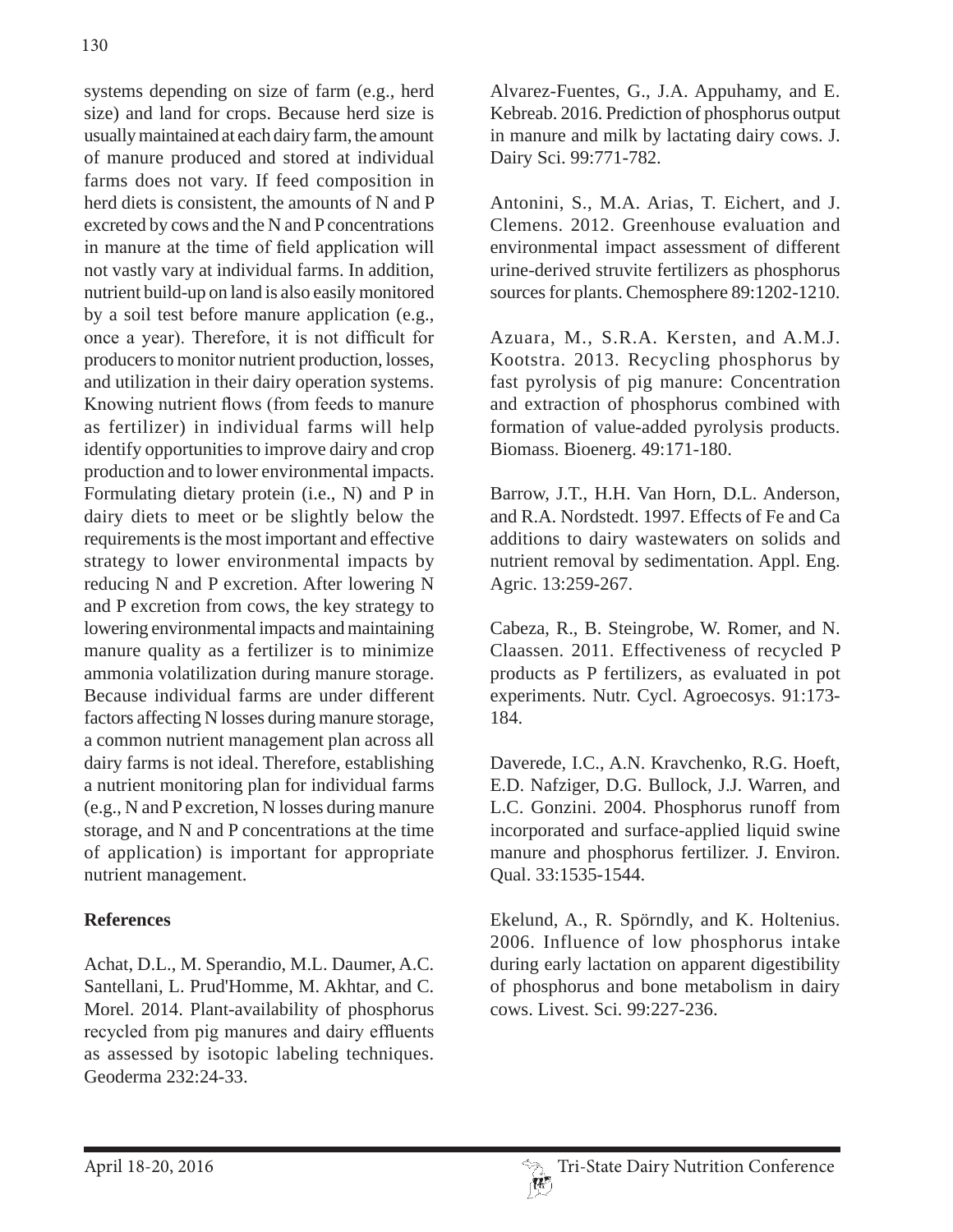Giallongo, F., A.N. Hristov, J. Oh, T. Frederick, H. Weeks, J. Werner, H. Lapierre, R.A. Patton, A. Gehman, and C. Parys. 2015. Effects of slowrelease urea and rumen-protected methionine and histidine on performance of dairy cows. J. Dairy Sci. 98:3292-3308.

Grunberg, W. 2014. Treatment of phosphorus balance disorders. Vet. Clin. N. Am. Food A. 30:383-408.

Guyader, J., M. Eugene, B. Meunier, M. Doreau, D. P. Morgavi, M. Silberberg, Y. Rochette, C. Gerard, C. Loncke, and C. Martin. 2015. Additive methane-mitigating effect between linseed oil and nitrate fed to cattle. J. Anim. Sci. 93:3564-3577.

Heeb, A., B. Lundegardh, G. Savage, and T. Ericsson. 2006. Impact of organic and inorganic fertilizers on yield, taste, and nutritional quality of tomatoes. J. Plant Nutr. Soil Sci. 169:535-541.

Hristov, A.N. 2011. Technical note: Contribution of ammonia emitted from livestock to atmospheric fine particulate matter (PM2.5) in the United States. J. Dairy Sci. 94:3130-3136.

Hristov, A.N., M. Hanigan, A. Cole, R. Todd, T.A. McAllister, P.M. Ndegwa, and A. Rotz. 2011. Review: Ammonia emissions from dairy farms and beef feedlots. Can. J. Anim. Sci.  $91:1-35$ .

Hristov, A.N., J.K. Ropp, K.L. Grandeen, S. Abedi, R.P. Etter, A. Melgar, and A.E. Foley. 2005. Effect of carbohydrate source on ammonia utilization in lactating dairy cows. J. Anim. Sci. 83:408-421.

Ipharraguerre, I.R. and J.H. Clark. 2003. Usefulness of ionophores for lactating dairy cows: a review. Anim. Feed Sci. Technol. 106:39-57.

Jarrett, J.P., J.W. Wilson, P.P. Ray, and K.F. Knowlton. 2014. The effects of forage particle length and exogenous phytase inclusion on phosphorus digestion and absorption in lactating cows. J. Dairy Sci. 97:411-418.

Kai, P., P. Pedersen, J.E. Jensen, M.N. Hansen, and S.G. Sommer. 2008. A whole-farm assessment of the efficacy of slurry acidification in reducing ammonia emissions. Eur. J. Agron. 28:148-154.

Knowlton, K.F., and J.H. Herbein. 2002. Phosphorus partitioning during early lactation in dairy cows fed diets varying in phosphorus content. J. Dairy Sci. 85:1227-1236.

Laboski, C., W. Jokela, and T. Andraski. 2013. Dairy manure application methods: N credits, gaseous N losses, and corn yield. Proc. 2013 Wisconsin Crop Management Conf. http:// www.soils.wisc.edu/extension/wcmc/2013/pap/ Laboski\_manure.pdf

Lee, C., A.N. Hristov, K.S. Heyler, T.W. Cassidy, H. Lapierre, G.A. Varga, and C. Parys. 2012b. Effects of metabolizable protein supply and amino acid supplementation on nitrogen utilization, milk production, and ammonia emissions from manure in dairy cows. J. Dairy Sci. 95:5253-5268.

Lee, C., A.N. Hristov, T. Cassidy, and K. Heyler. 2011. Nitrogen Isotope Fractionation and Origin of Ammonia Nitrogen Volatilized from Cattle Manure in Simulated Storage. Atmosphere 2:256-270.

Lee, C., A.N. Hristov, T.W. Cassidy, K.S. Heyler, H. Lapierre, G.A. Varga, M.J. de Veth, R.A. Patton, and C. Parys. 2012a. Rumen-protected lysine, methionine, and histidine increase milk protein yield in dairy cows fed a metabolizable protein-deficient diet. J. Dairy Sci. 95:6042-6056.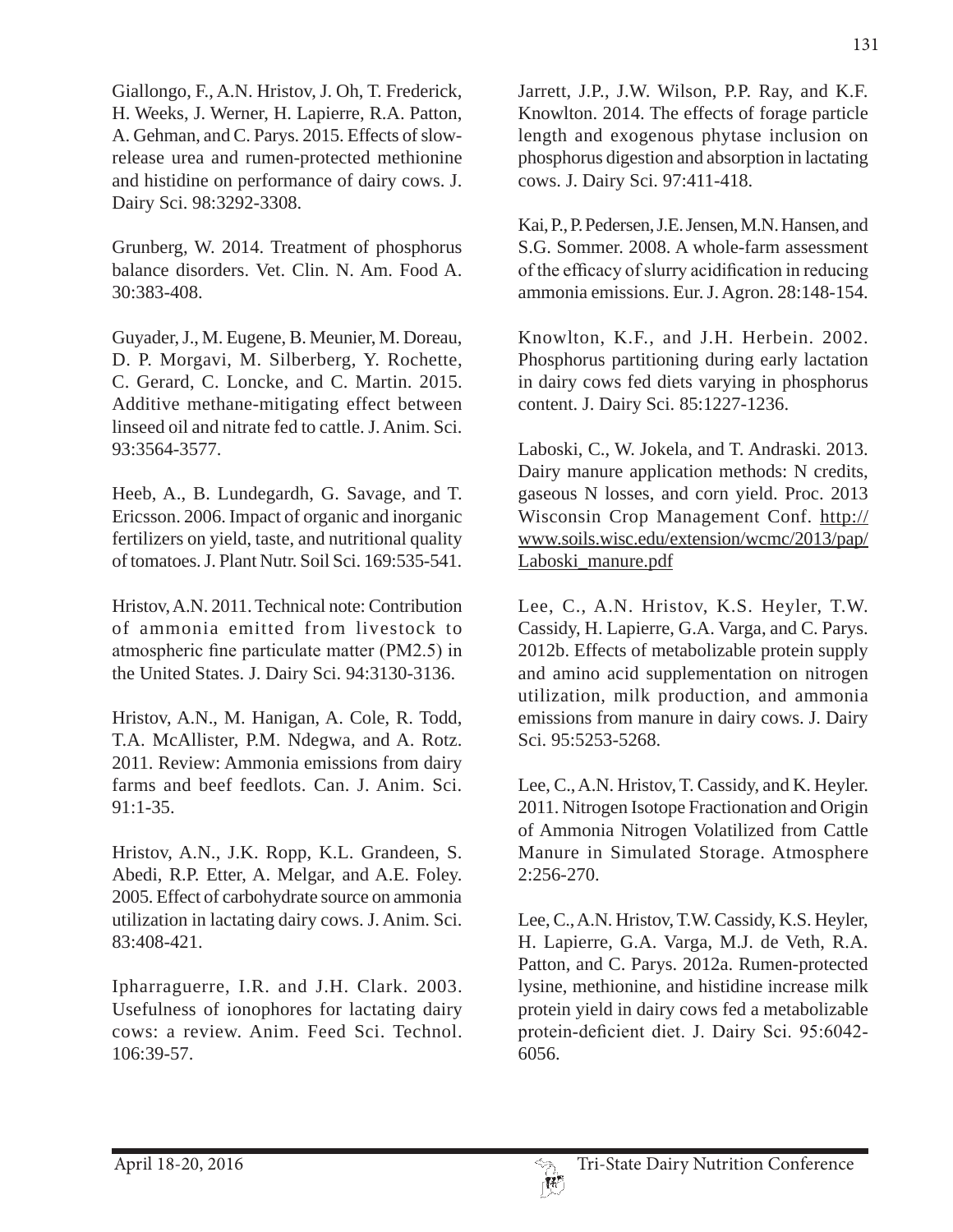Lee, C., F. Giallongo, A.N. Hristov, H. Lapierre, T.W. Cassidy, K.S. Heyler, G.A. Varga, and C. Parys. 2015. Effect of dietary protein level and rumen-protected amino acid supplementation on amino acid utilization for milk protein in lactating dairy cows. J. Dairy Sci. 98:1885-1902.

Makkar, H.P.S. 2003. Effects and fate of tannins in ruminant animals, adaptation to tannins, and strategies to overcome detrimental effects of feeding tannin-rich feeds. Small Ruminant Res. 49:241-256.

Montes, F., R. Meinen, C. Dell, A. Rotz, A.N. Hristov, J. Oh, G. Waghorn, P.J. Gerber, B. Henderson, H.P. Makkar, and J. Dijkstra. 2013. Special topics--Mitigation of methane and nitrous oxide emissions from animal operations: II. A review of manure management mitigation options. J. Anim. Sci. 91:5070-5094.

MSU Extension. 1995. Tri-State fertilizer recommendations for corn, soybeans, wheat, and alfalfa. Bulletin E-2567. Michigan State University. East Lansing, MI.

Ndegwa, P.M., A.N. Hristov, J. Arogo, and R.E. Sheffield, 2008. A review of ammonia emission mitigation techniques for concentrated animal feeding operations. Biosyst. Eng. 100:453-469. NRC. 2001. Nutrient Requirements of Dairy Cattle. 7th rev. ed. Natl. Acad. Sci. Washington, DC.

NRC. 2003. Air emissions from animal feeding operations: Current knowledge, future needs. The National Academy Press, Washington, DC.

ODA. 2015. Ohio Agricultural Statistics Annual Bulletin. Ohio Department of Agriculture, Reynoldsburg, OH.

Odongo, N.E., D. McKnight, A. KoekKoek, J.W. Fisher, P. Sharpe, E. Kebreab, J. France, and B.W. McBride. 2007. Long-term effects of feeding diets without mineral phosphorus supplementation on the performance and phosphorus excretion in high-yielding dairy cows. Can. J. Anim. Sci. 87:639-646.

Ohio EPA. 2010. Ohio Lake Erie phosphorus task force final report. Ohio Environmental Protection Agency, Columbus, OH.

Olmos Colmenero, J.J. and G.A. Broderick. 2006. Effect of dietary crude protein concentration on milk production and nitrogen utilization in lactating dairy cows. J. Dairy Sci. 89:1704-1712.

OSU Extension. 2006. Ohio livestock manure management guide. Bulletin 604. The Ohio State University Extension, Columbus.

Petersen, S.O., A.J. Andersen, and J. Eriksen. 2012. Effects of cattle slurry acidification on ammonia and methane evolution during storage. J. Environ. Qual. 41:88-94.

Powers, W.J., R.E. Montoya, H.H. Van Horn, R.A. Nordstedt, and R.A. Bucklin. 1995. Separation of manure solids from simulated flushed manures by screening or sedimentation. Appl. Eng. Agric. 11:431-436.

Puggaard, L., P. Lund, A. Liesegang, and J. Sehested. 2014. Long term effect of reduced dietary phosphorus on feed intake and milk yield in dry and lactating dairy cows. Livest. Sci. 159:18-28.

Puggaard, L., P. Lund, and J. Sehested. 2013. Effect of feed forage particle size and dietary urea on excretion of phosphorus in lactating dairy cows. Livest. Sci. 158:50-56.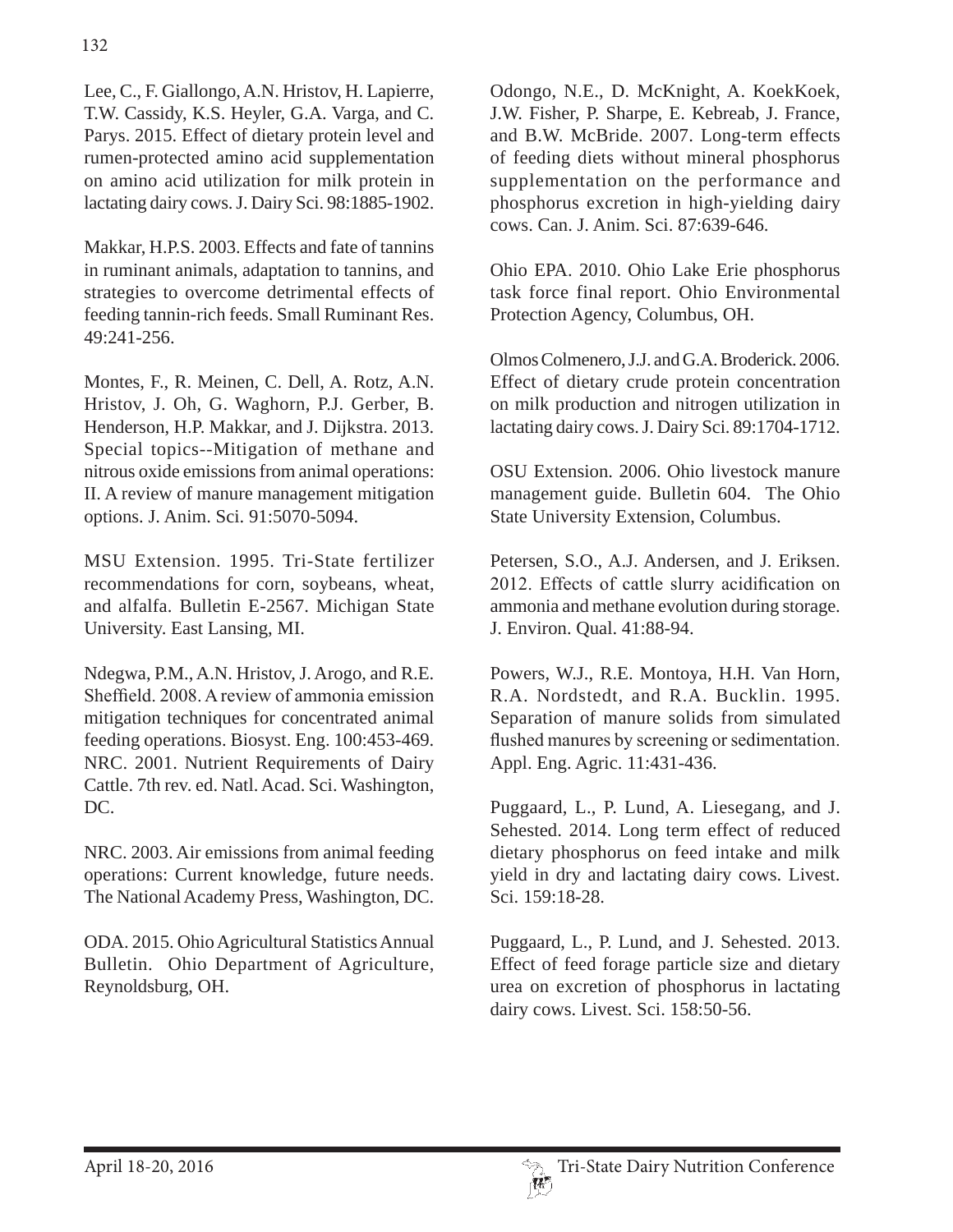Recktenwald, E.B., D.A. Ross, S.W. Fessenden, C.J. Wall, and M.E. Van Amburgh. 2014. Urea-N recycling in lactating dairy cows fed diets with 2 different levels of dietary crude protein and starch with or without monensin. J. Dairy Sci. 97:1611-1622.

Sherman, J.J., H.H. Van Horn, and R.A. Nordstedt. 2000. Use of flocculants in dairy wastewaters to remove phosphorus. Appl. Eng. Agric. 16:445-452.

Sinclair, K.D., L.A. Sinclair, and J.J. Robinson. 2000. Nitrogen metabolism and fertility in cattle: I. Adaptive changes in intake and metabolism to diets differing in their rate of energy and nitrogen release in the rumen. J. Anim. Sci. 78:2659-2669.

Sorensen, P., and J. Eriksen. 2009. Effects of slurry acidification with sulphuric acid combined with aeration on the turnover and plant availability of nitrogen. Agr. Ecosyst. Environ. 131:240-246.

Srinivasan, M.S., R.B. Bryant, M.P. Callahan, and J.L. Weld. 2006. Manure management and nutrient loss under winter conditions: A literature review. J. Soil Water Conserv. 61:200-209.

Tetra Tech, I. 2010. Recommended actions for Grand Lake St. Marys, Ohio. Prepared for Ohio Enviornmental Protection Agency and U.S. Environmental Protection Agency.

US EPA. 2004. National emission inventory-Ammonia emissions from animal husbandry operations. United States Environmental Protection Agency. Washington, DC.

US EPA. 2015. Inventory of U.S. greenhouse gas emissions and sinks: 1990-2013, U.S. Environmental Protection Agency, Washington, DC.

van Zijderveld, S.M., W.J. Gerrits, J. Dijkstra, J.R. Newbold, R.B. Hulshof, and H.B. Perdok. 2011. Persistency of methane mitigation by dietary nitrate supplementation in dairy cows. J. Dairy Sci. 94:4028-4038.

WHO (World Health Organization). 2005. Ambient (outdoor) air quality and health. Accessed Dec. 18, 2015. http://www.who.int/ mediacentre/factsheets/fs313/en/

Wu, Z., L.D. Satter, A.J. Blohowiak, R.H. Stauffacher, and J.H. Wilson. 2001. Milk production, estimated phosphorus excretion, and bone characteristics of dairy cows fed different amounts of phosphorus for two or three years. J. Dairy Sci. 84:1738-1748.

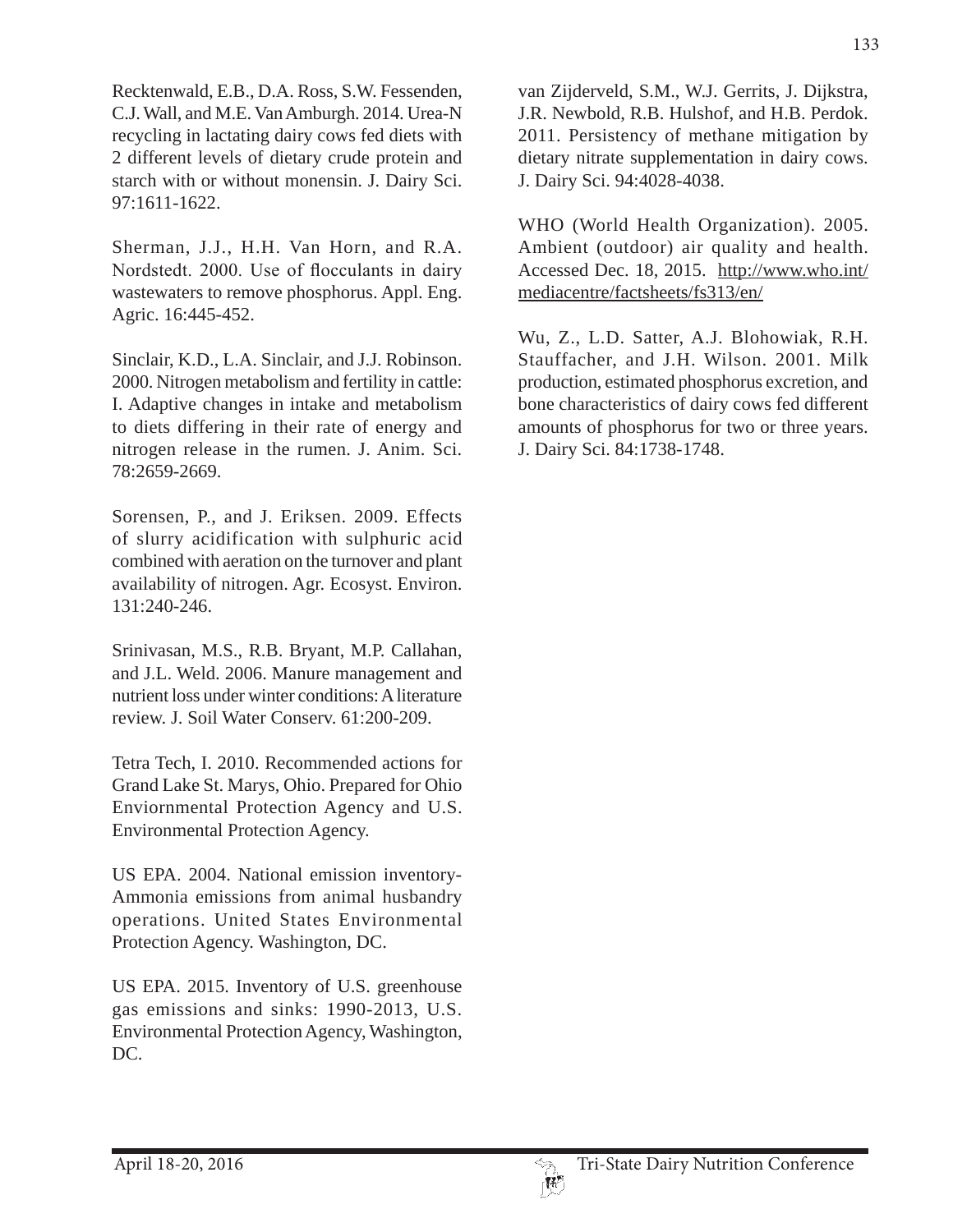

Figure 1. Proportions (%) of daily manure production by livestock in Ohio (calculated based on Ohio livestock populations on January 2014 with typical livestock manure production; ODA, 2015; OSU Bulletin-604, 2006).



Figure 2. Relationship of metabolizable protein balance (NRC, 2001) and under-prediction of milk